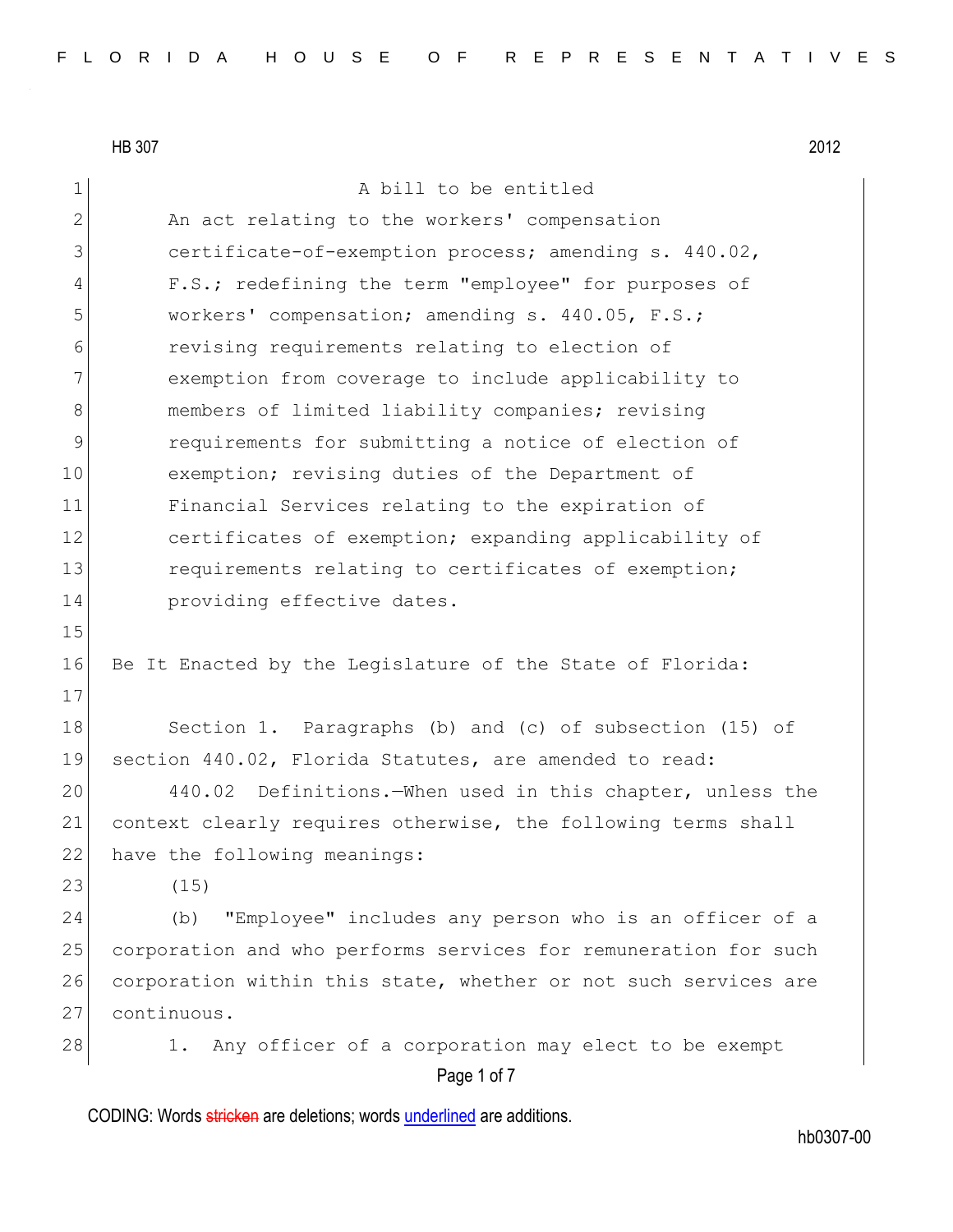29 from this chapter by filing  $w$ ritten notice of the election with 30 the department as provided in s. 440.05.

 2. As to officers of a corporation who are engaged in the 32 construction industry, no more than three officers of a corporation or of any group of affiliated corporations may elect 34 to be exempt from this chapter by filing written notice of the election with the department as provided in s. 440.05. Officers must be shareholders, each owning at least 10 percent of the 37 stock of such corporation and listed as an officer of such corporation with the Division of Corporations of the Department of State, in order to elect exemptions under this chapter. For purposes of this subparagraph, the term "affiliated" means and includes one or more corporations or entities, any one of which 42 is a corporation engaged in the construction industry, under the 43 same or substantially the same control of a group of business 44 entities which are connected or associated so that one entity controls or has the power to control each of the other business entities. The term "affiliated" includes, but is not limited to, 47 the officers, directors, executives, shareholders active in management, employees, and agents of the affiliated corporation. The ownership by one business entity of a controlling interest in another business entity or a pooling of equipment or income among business entities shall be prima facie evidence that one 52 business is affiliated with the other.

53 3. An officer of a corporation who elects to be exempt 54 from this chapter by filing a written notice of the election 55 with the department as provided in s. 440.05 is not an employee. 56

#### Page 2 of 7

CODING: Words stricken are deletions; words underlined are additions.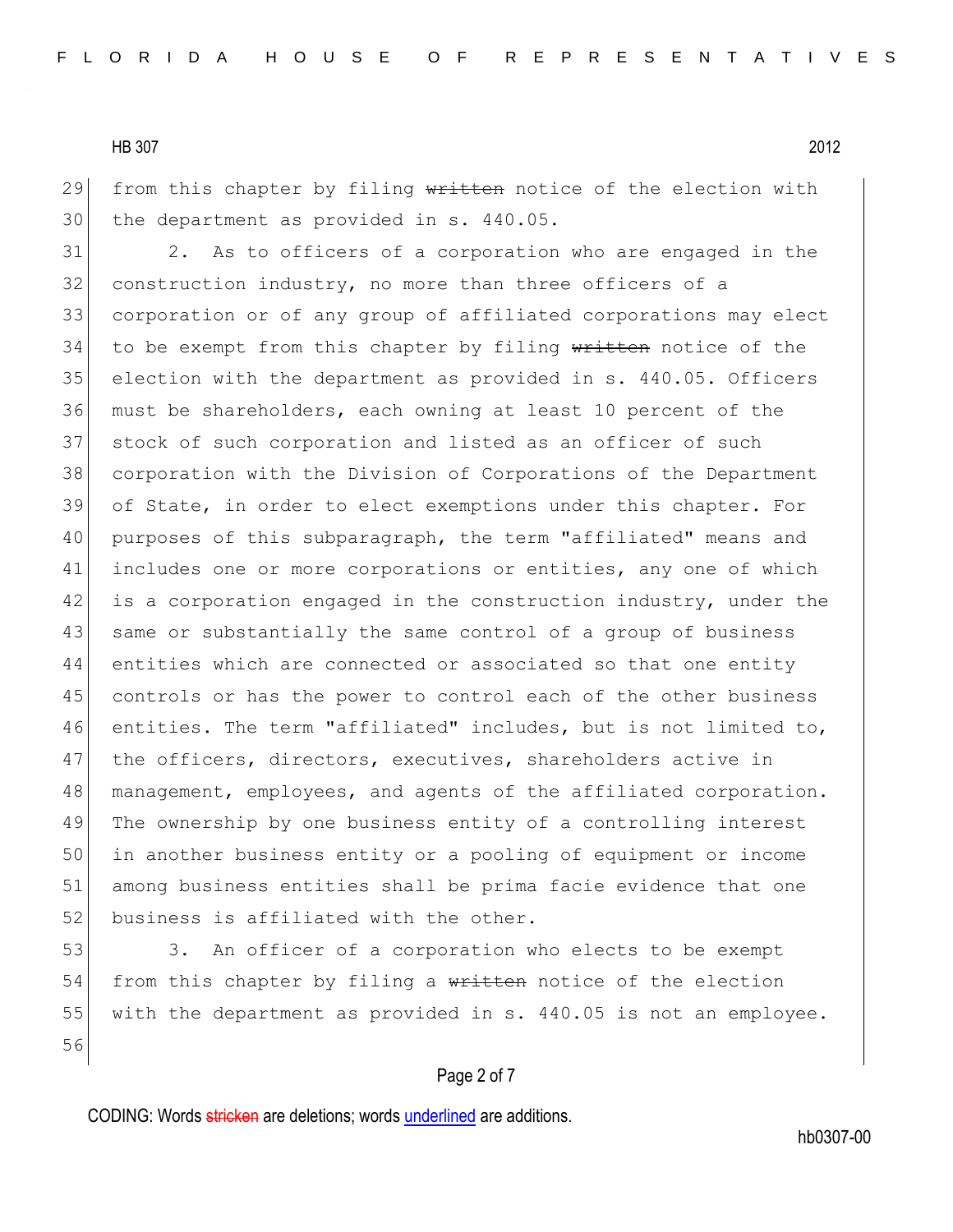57 Services are presumed to have been rendered to the corporation 58 if the officer is compensated by other than dividends upon 59 shares of stock of the corporation which the officer owns.

60 (c) "Employee" includes:

61 1. A sole proprietor, a member of a limited liability 62 company, or a partner who is not engaged in the construction 63 industry, devotes full time to the proprietorship, limited 64 liability company, or partnership, and elects to be included in 65 the definition of employee by filing notice thereof as provided 66 in s. 440.05.

67 2. All persons who are being paid by a construction 68 contractor as a subcontractor, unless the subcontractor has 69 validly elected an exemption as permitted by this chapter, or 70 has otherwise secured the payment of compensation coverage as a 71 subcontractor, consistent with s. 440.10, for work performed by 72 or as a subcontractor.

73 3. An independent contractor working or performing 74 services in the construction industry.

75 4. A sole proprietor who engages in the construction 76 industry and a partner or partnership that is engaged in the 77 construction industry.

78 Section 2. Subsections  $(2)$ ,  $(3)$ , and  $(6)$  of section 79 440.05, Florida Statutes, are amended to read:

80 440.05 Election of exemption; revocation of election; 81 notice; certification.-

82 (2) Each sole proprietor, member of a limited liability 83 company, or partner who elects to be included in the definition 84 of "employee" or who, after such election, revokes that election

# Page 3 of 7

CODING: Words stricken are deletions; words underlined are additions.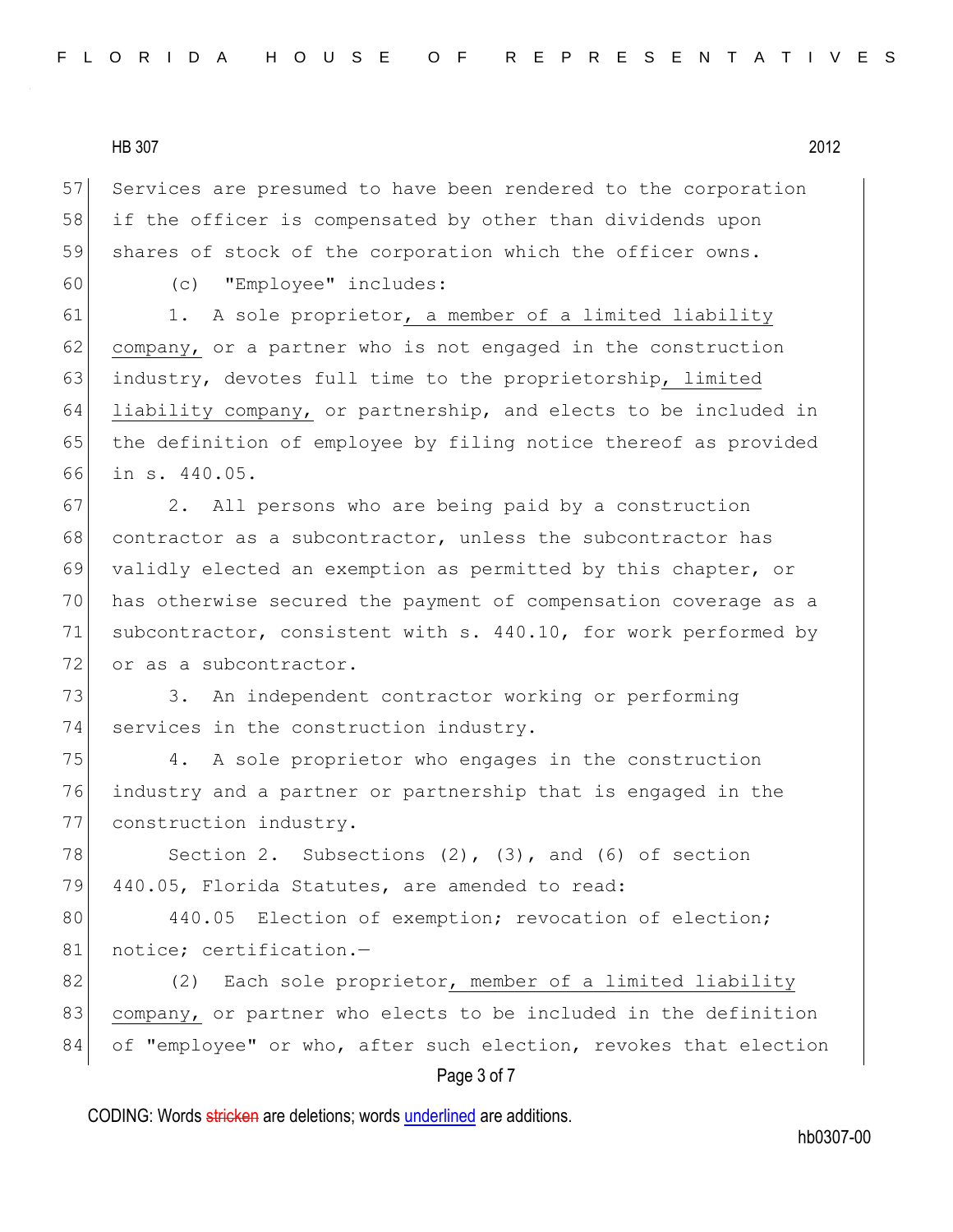85 must mail to the department in Tallahassee notice to such 86 effect, in accordance with a form to be prescribed by the 87 department.

88 (3) Each officer of a corporation who is engaged in the 89 construction industry and who elects an exemption from this 90 chapter or who, after electing such exemption, revokes that 91 exemption, must submit mail a written notice to such effect to 92 the department on a form prescribed by the department. The 93 notice of election to be exempt from the provisions of this 94 chapter must be notarized and under oath. The notice of election 95 to be exempt which is electronically submitted to the department 96 by the officer of a corporation who is allowed to claim an 97 exemption as provided by this chapter must list the name, 98 federal tax identification number, date of birth, Florida 99 driver's license number or Florida identification card number 100 social security number, all certified or registered licenses 101 issued pursuant to chapter 489 held by the person seeking the 102 exemption, a copy of relevant documentation as to employment 103 status filed with the Internal Revenue Service as specified by 104 the department, a copy of the relevant occupational license in 105 the primary jurisdiction of the business, and the registration 106 number of the corporation filed with the Division of 107 Corporations of the Department of State, and the percentage of 108 ownership along with a copy of the stock certificate evidencing 109 the required ownership under this chapter. The notice of 110 election to be exempt must identify each corporation that 111 employs the person electing the exemption and must list the 112 social security number or federal tax identification number of

## Page 4 of 7

CODING: Words stricken are deletions; words underlined are additions.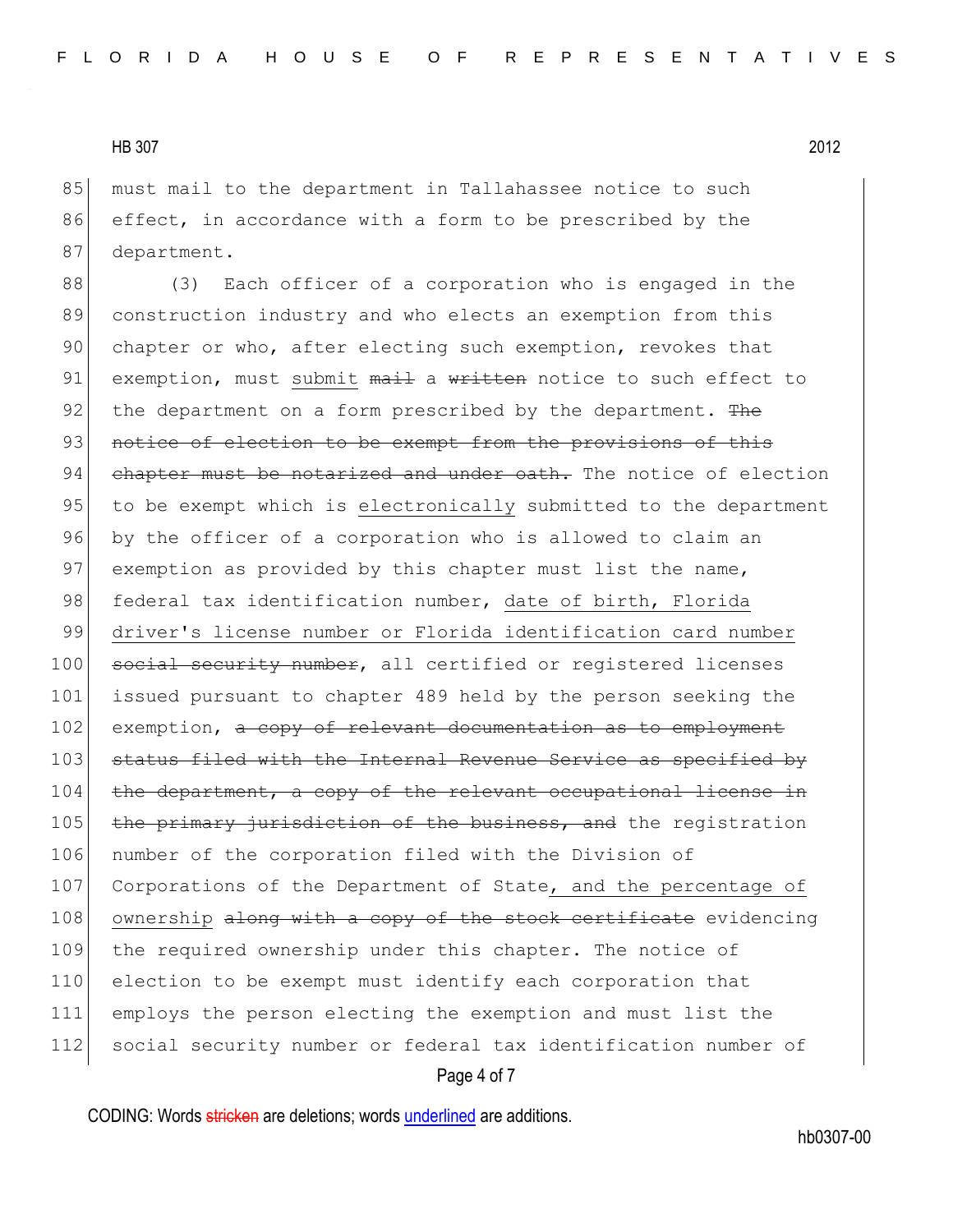each such employer and the additional documentation required by this section. In addition, the notice of election to be exempt must provide that the officer electing an exemption is not entitled to benefits under this chapter, must provide that the election does not exceed exemption limits for officers provided 118 in s. 440.02, and must certify that any employees of the corporation whose officer elects an exemption are covered by 120 workers' compensation insurance. Upon receipt of the notice of 121 the election to be exempt, receipt of all application fees, and a determination by the department that the notice meets the 123 requirements of this subsection, the department shall issue a certification of the election to the officer, unless the department determines that the information contained in the 126 notice is invalid. The department shall revoke a certificate of election to be exempt from coverage upon a determination by the department that the person does not meet the requirements for exemption or that the information contained in the notice of 130 election to be exempt is invalid. The certificate of election must list the name of the corporation listed in the request for exemption. A new certificate of election must be obtained each time the person is employed by a new or different corporation that is not listed on the certificate of election. A copy of the certificate of election must be sent to each workers' compensation carrier identified in the request for exemption. 137 Upon filing a notice of revocation of election, an officer who 138 is a subcontractor or an officer of a corporate subcontractor must notify her or his contractor. Upon revocation of a 140 certificate of election of exemption by the department, the

#### Page 5 of 7

CODING: Words stricken are deletions; words underlined are additions.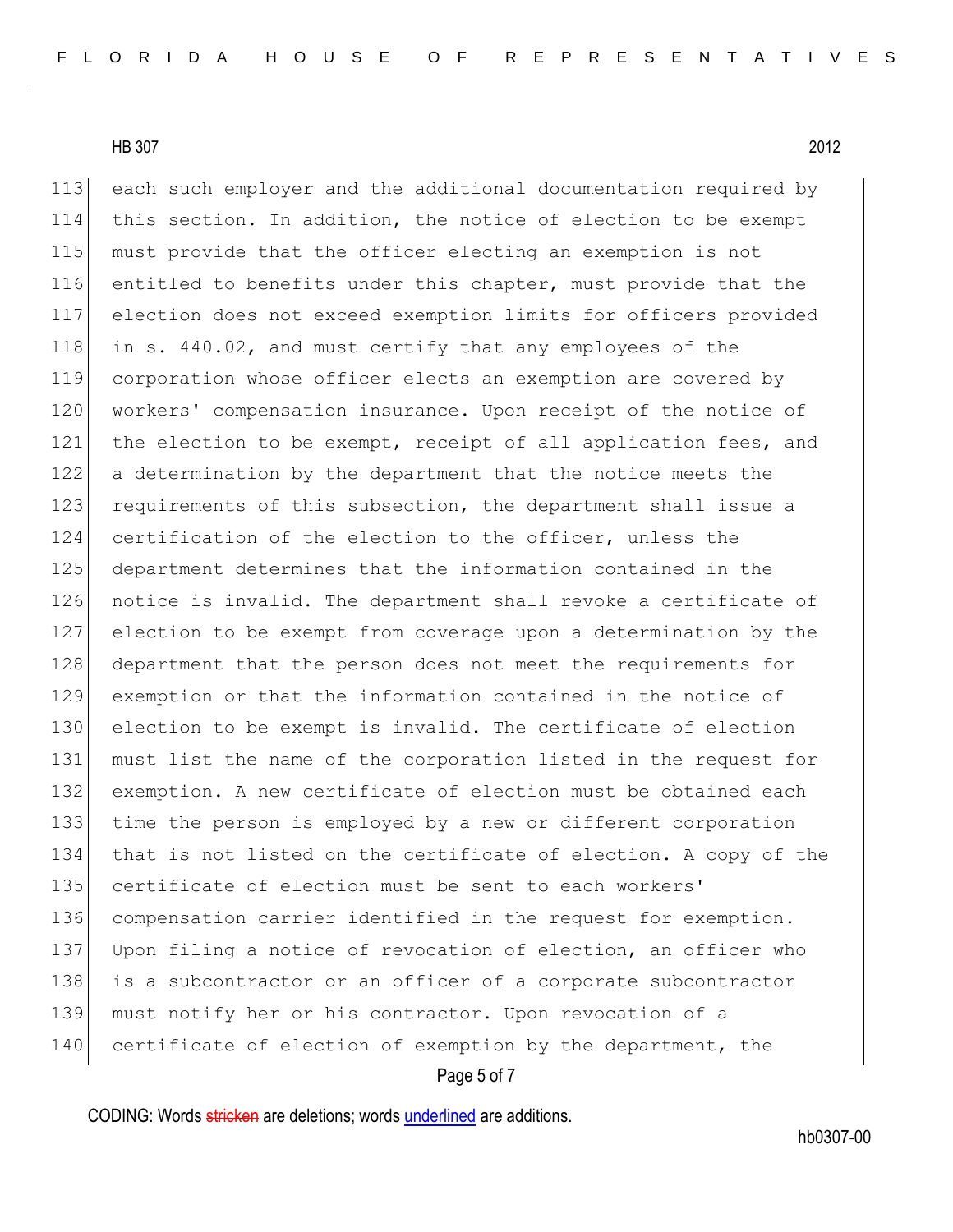141 department shall notify the workers' compensation carriers 142 identified in the request for exemption.

143 (6) A construction industry certificate of election to be 144 exempt which is issued in accordance with this section shall be 145 valid for 2 years after the effective date stated thereon. Both 146 the effective date and the expiration date must be listed on the 147 face of the certificate by the department. The construction 148 industry certificate must expire at midnight, 2 years from its 149 issue date, as noted on the face of the exemption certificate. A 150 construction industry certificate of election to be exempt may 151 be revoked before its expiration by the officer for whom it was 152 issued or by the department for the reasons stated in this 153 section. At least 60 days before prior to the expiration date of 154 a construction industry certificate of exemption issued after 155 December 1, 1998, the department shall send notice of the 156 expiration date and an application for renewal to the 157 certificateholder at the address on the certificate or to the e-158 mail address on file with the department.

159 Section 3. Effective January 1, 2013, subsection (6) of 160 section 440.05, Florida Statutes, as amended by act, is amended 161 to read:

162 440.05 Election of exemption; revocation of election; 163 notice; certification.-

164 (6) A construction industry certificate of election to be 165 exempt which is issued on or after January 1, 2013, in 166 accordance with this section shall be valid for 2 years after 167 the effective date stated thereon. Both the effective date and 168 the expiration date must be listed on the face of the

## Page 6 of 7

CODING: Words stricken are deletions; words underlined are additions.